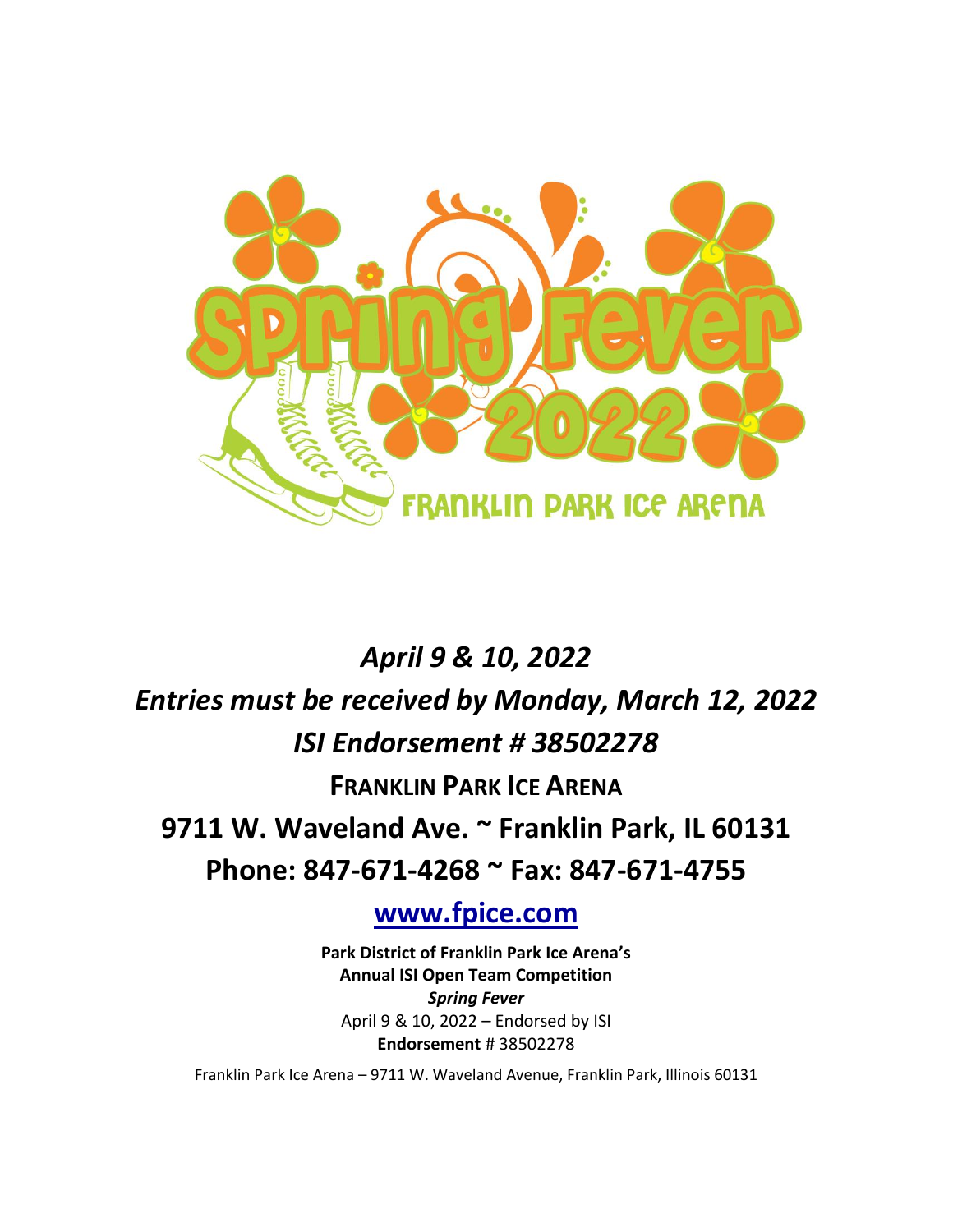

Dear Skating Director or Rink Manager,

On behalf of the Franklin Park Ice Arena and the Park District of Franklin Park, we would like to cordially invite your skaters to participate in our 16th Annual Spring Fever ISI Open Team Competition on Saturday and Sunday, April 9 & 10, 2022. Events are offered to all ages – Tots through Adults. Please join us as a participant in one or more of our following events:

- Solo Tot-Freestyle 10 & Open Freestyle Bronze/Silver/Gold/Platinum
- **Solo Compulsories Tot-Freestyle 10**
- **Music Interpretation for Delta-Freestyle 10**
- Couples Spotlight Low, Bronze, Silver, Gold, Platinum
- Spotlight: Character, Dramatic, Light Entertainment
- **Jump & Spin Teams Low, Bronze, Silver, Gold, Platinum**
- **•** Footwork Freestyle 1-10
- **Special Skater Division Solo and Compulsories Level 1-10**
- **Ensemble & Team Compulsories Level 1-10**
- **Shoot-the-Duck & Spiral**

Enclosed you will find specific competition information and the required entry forms. The competition is endorsed by ISI under endorsement # 38502278. *Our entry deadline is March 12, 2022*. Late entries will be charged a fee of \$25 per skater and will only be accepted if there is availability in the schedule.

If additional forms or information is needed, please feel free to contact me at 847-671-4268 or check out our website a[t www.fpice.com.](http://www.fpice.com/) We look forward to seeing you at **Spring Fever**.

Sincerely,

Anne Raucci Competition Director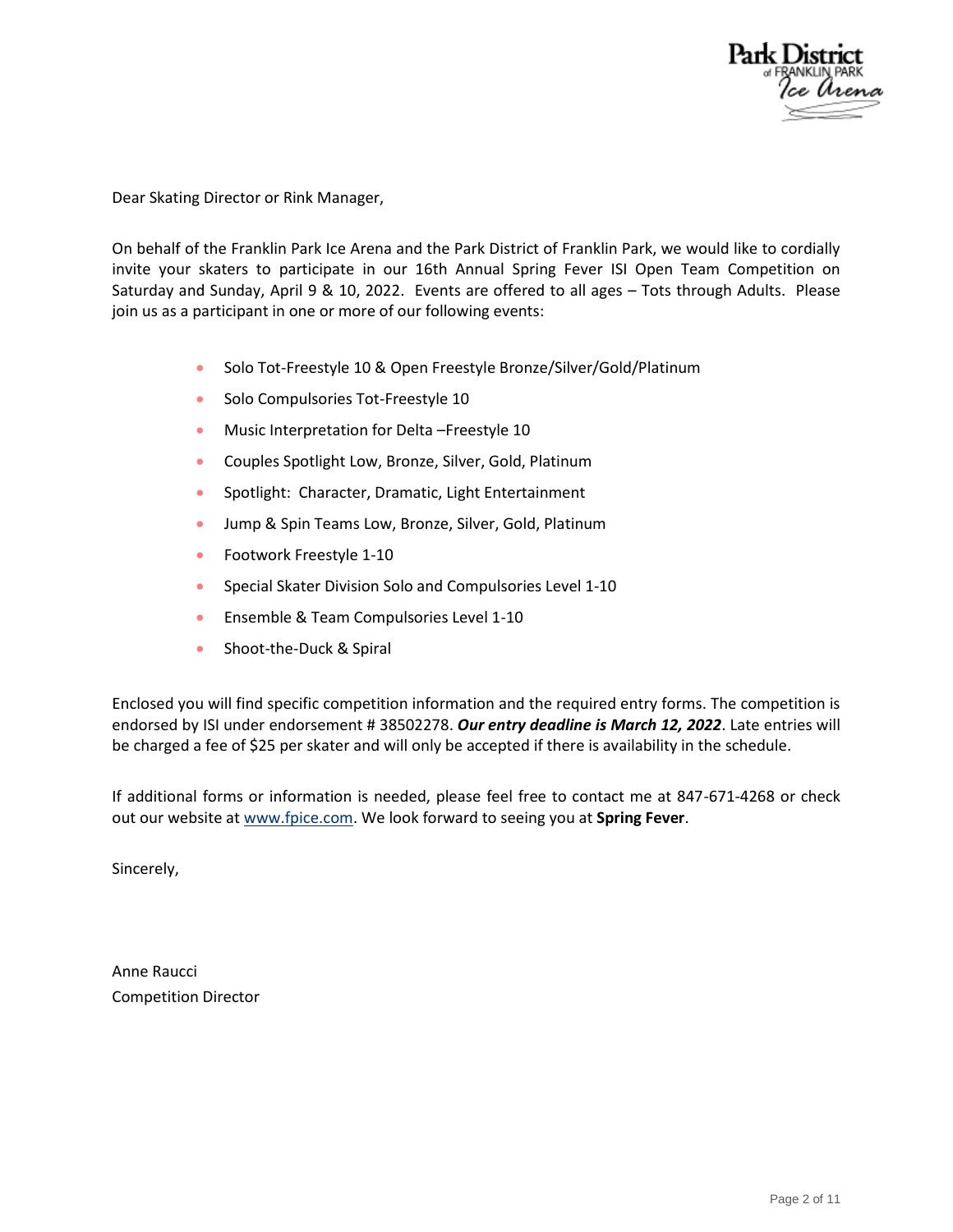



# **District 8/9 Referee Panel**

District 8/9 is proud to announce the continued success of the District Referee Panel & Committee.

- Currently in its 9<sup>th</sup> season, the goal of this panel continues to be to ensure the consistency and quality of all District 8/9 competitions by enforcing the ISI guidelines and procedures.
- The members of this panel have gone through training endorsed by the ISI National Office. Each referee is a current ISI Professional Member, Gold Certified Judge, and ISI Certified Referee.

Each competition will be supplied with a referee for the duration of their competition to ensure quality judging and rule interpretation.

In order to continue supplying each competition with qualified individuals an additional \$2 per competitor and \$15 per team is added to each entry fee to support this program. (Some competitions include this fee in their registration fee)

Thank you for supporting the District's continued efforts to provide fair and positive experiences for all its skaters, parents, and coaches.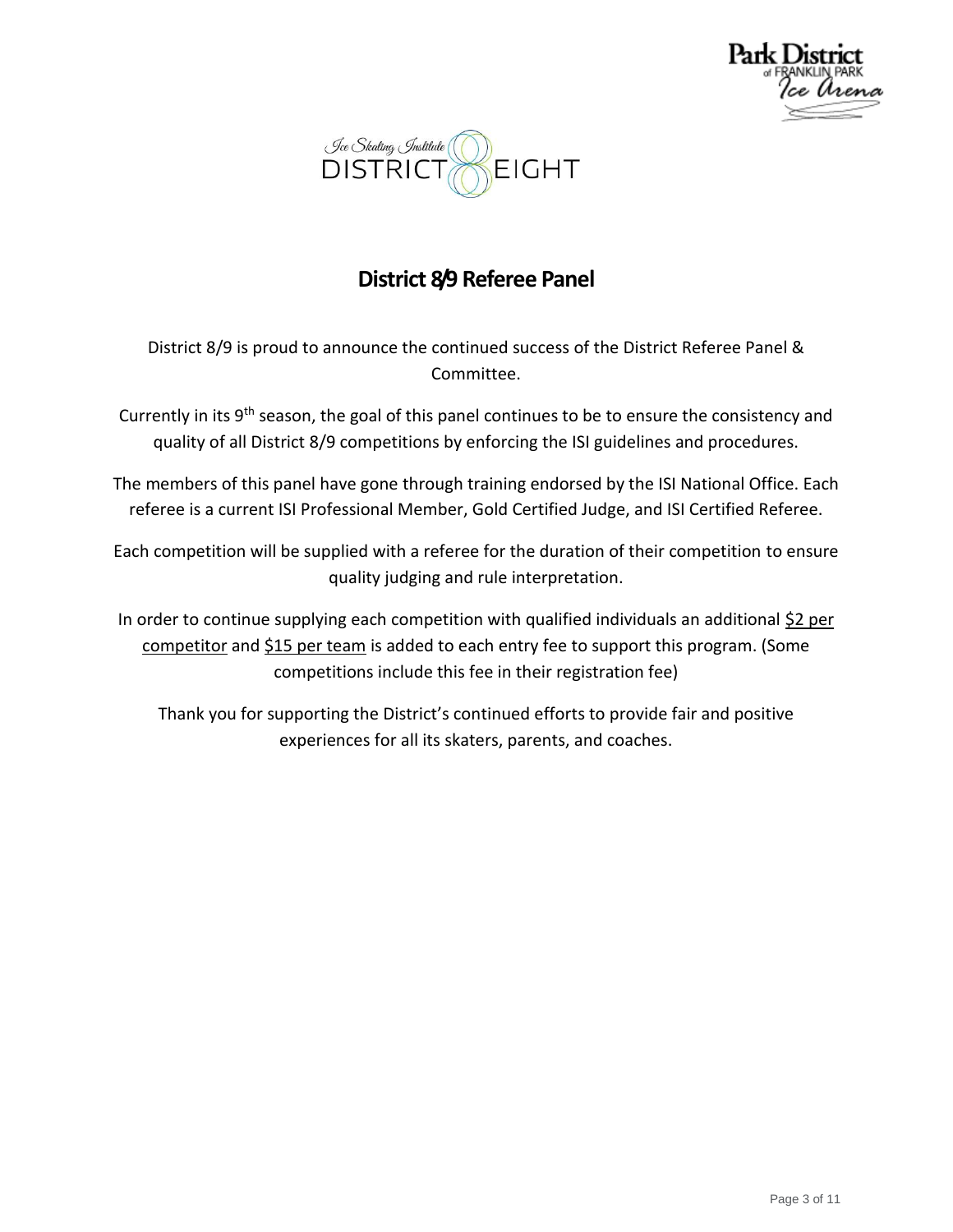

#### **2022 ISI Covid-19 Precautions**

The Franklin Park Ice Arena will ensure that all federal, state and local COVID guidelines are adhered to. We will be interpreting and communicating precautions to skaters and coaches as they become known. Below are a few general guidelines that are currently and will most likely be in place at the time of the event.

- There will be a dedicated entrance into the rink from the lobby area as well as a dedicated exit. Vaccine mandates that everyone over 18 must be vaccinated. This may change soon.

- All skaters, parents, volunteers and coaches must wear masks- skaters may remove their mask for their event, however they will need to keep it on for their warm-up. Team events will need to keep their masks on during their performance. This may change soon. As of right now, our concession stand is not open. Again, this might change by April. Please bring water.

- There will be bags available near the ice entrance that the skater may use to put their mask in and hand to their coach to hold. Skaters must replace their masks once they exit the ice. (if needed)

- Coaches, judges, staff and spectators will be required to wear a mask at all times if still required by the CDC.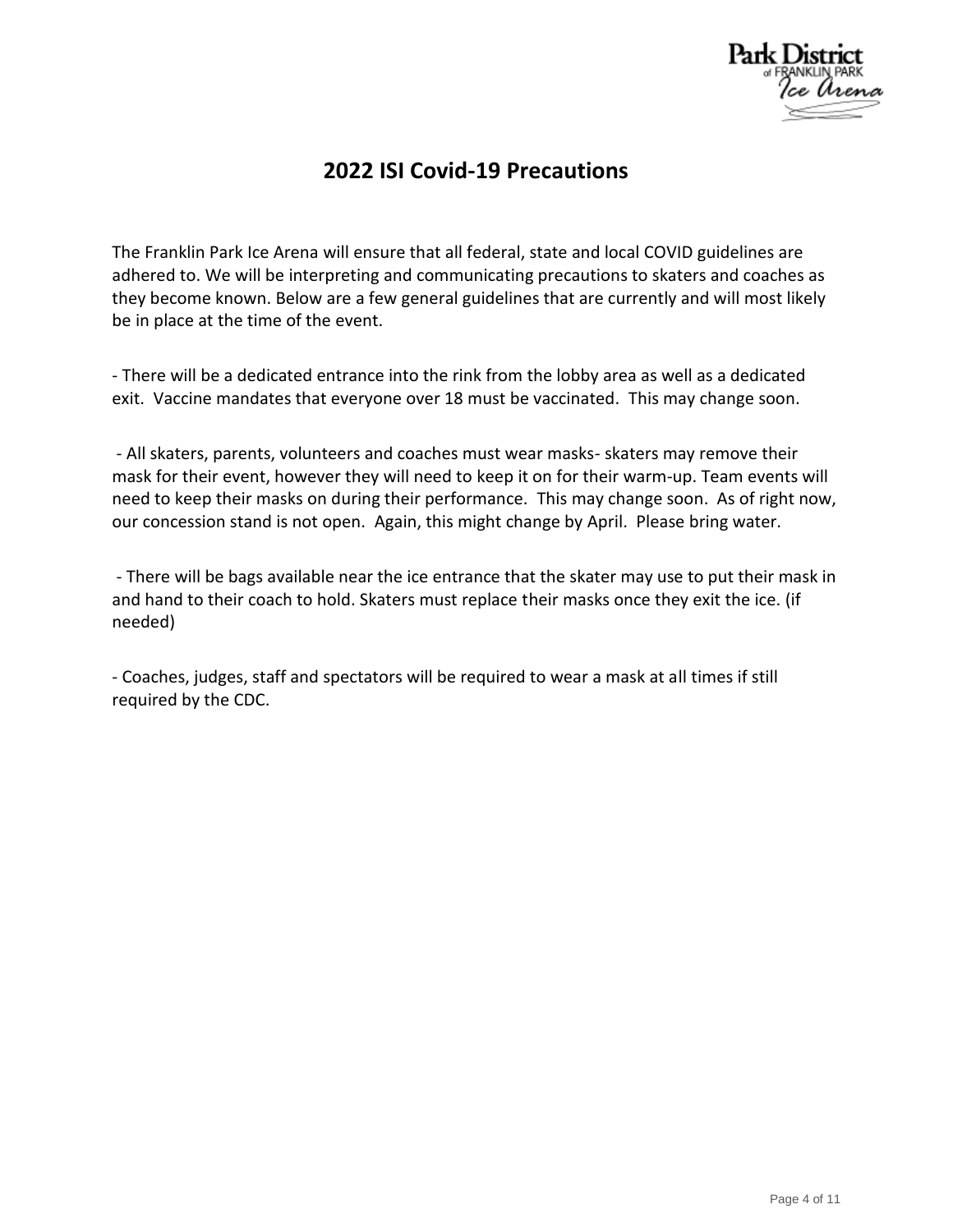

**Franklin Park Ice Arena's 16 th Annual Spring Fever Competition April 9 & 10, 2022 Endorsed by ISI Endorsement #38502278**

#### **Events**

Please see entry forms for events offered at Spring Fever this year. Events are offered to all ages; Tots through Adults.

### **Tot Events**

This year's tot events will be judged according to the ISI Rulebook. All questions regarding the tot events can be directed to the Competition Director.

#### **Rules**

The competition will be conducted in accordance with the guidelines contained in the latest edition of the ISI Handbook and all Rule Updates for the current year which are published on the ISI website.

Entry forms accompanied by check, money order or credit card information in the appropriate amount should be turned in to your Team Coach or Supervisor. Please make all checks payable to *Park District of Franklin Park*. Mail entry forms and payments to: Franklin Park Ice Arena 9711 Waveland Ave, Franklin Park, IL 60131.

#### **Entries**

Entries must be received on or before the closing date of March 12, 2022. Entries received after that date will incur a late fee of \$25. We reserve the right to limit entries. There will be no refunds.

Individual rinks should combine all entries and send a Team Entry along with a list of professionals who will be attending. One certified judge must be provided by each team for every 10 competitors and this judge must be available at all times during the competition; if not, a penalty will be assessed to the participating team. The competition director will contact your rink about scheduling judges prior to the competition. Coaches wishing to put their skaters on the ice must check in at the registration desk and receive a credential. *Only credentialed coaches will be allowed to stand at the door and put the skaters on the ice.*

# **Verification**

The Skating Director must sign all individual entry forms to verify the information contained on the entry forms as true and correct. Inaccurate and/or incomplete forms will be returned.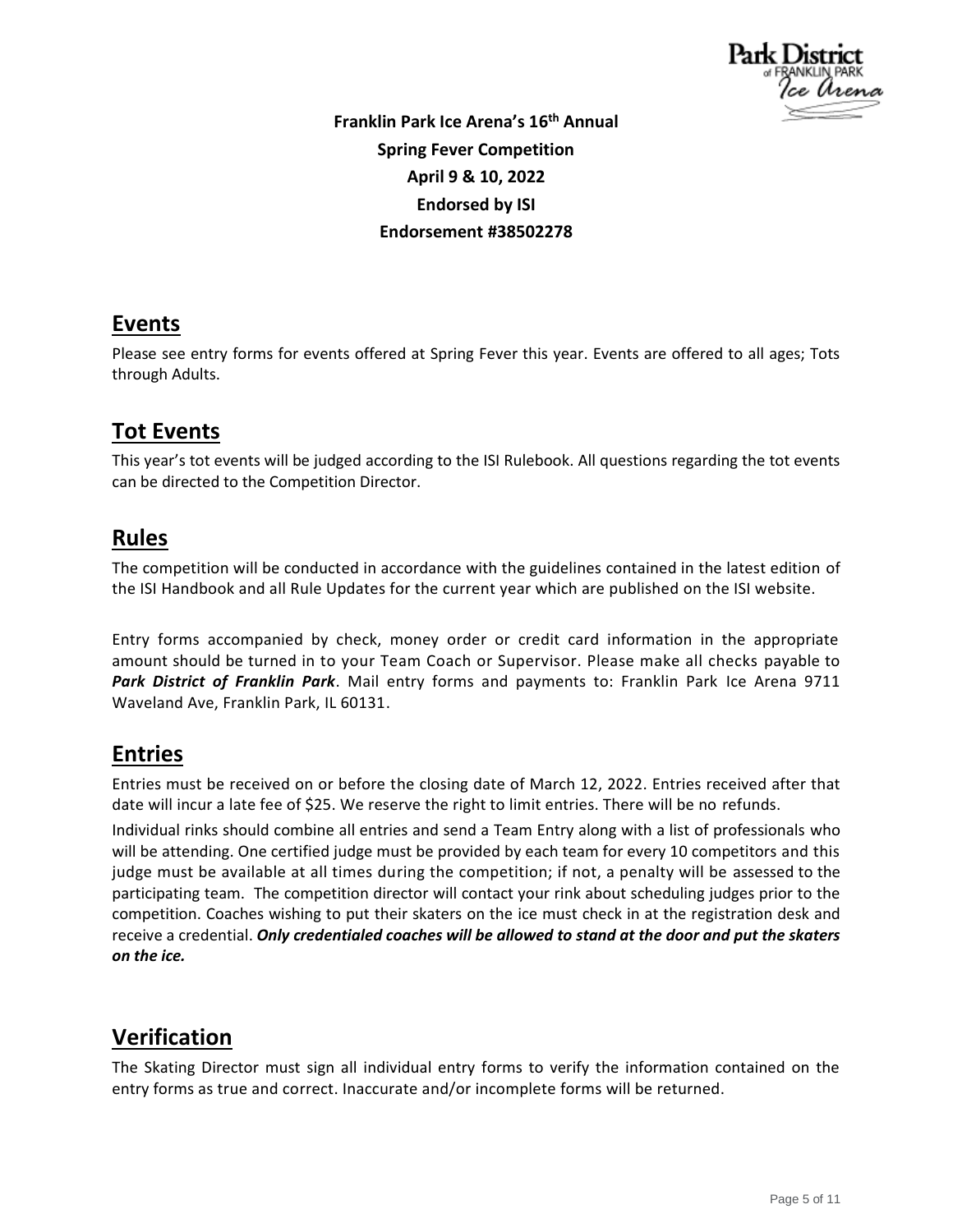

#### **Eligibility**

- 1. Competition events are open to any Individual or Professional Members of ISI whose membership is current up to and including the date of the competition.
- 2. All competitors must compete at their highest test level passed and comply with the equivalency chart levels. All tests must be registered with the ISI Headquarters at least 30 days prior to the competition date. The time period of 30 days may vary for some local and district events as well as for ISI national events.
- 3. All competitors must represent a current ISI Administrative Member facility or club. It is permissible for skaters to represent one member facility for solo/partner events and a different member facility for group/team events.
- 4. Skaters in Pre-Alpha Delta may not compete in Figure 1, Freestyle 1, Bronze Freestyle, Free Dance 1, Couple 1 or Pair 1. In order to compete in areas of special interest, the skater must compete at that level for all events.

If the skater has passed one of the following: Freestyle 1, Bronze Freestyle, Free Dance 1, Figure 1, Couple 1 or Pair 1, then the skater may no longer compete in Delta level events.

- 5. Any skater wishing to compete in Artistic, Footwork, Interpretive, Spotlight etc. is still required to pass and register a test level (Pre-Alpha – Delta, traditional Freestyle or Open Freestyle) to determine the level for those event entries.
- 6. Members of other organizations are eligible and welcome to compete in ISI competitions as long as they are Individual or Professional Members of ISI and have all their ISI tests passed and registered with the ISI Headquarters. (USFS members should refer to the ISI/USFS Joint Statement of Recognition in the ISI Handbook). Please follow the equivalency chart listed in the latest version of the ISI Handbook.
- 7. Skaters are expected to compete at their true ability level and to uphold high ethical standards. Skaters may not "skate up" one level for any ISI competition events. All skaters must pass the test level for the event level in which they will compete (except Team Compulsories).

#### **Age Groupings**

Each division will be divided by age groups, according to enrollment, with no more than 9 skaters in a group. Age groupings may be adjusted to suit the enrollment.

The Competition Director has the option to create age groups based on the entries received. Females and males are separated in most technical events, but may be combined in: Artistic, Dance, Figures, Footwork, Interpretive, Jump and Spin, Rhythmic, Solo Compulsories, Spotlight, Stroking, and team events.

#### **Warm-Up Time**

The Competition Director sets the amount of warm-up time held prior to each event. Backward spirals or backward "blade grabber" spirals are not to be warmed up on the ice for the safety of all skaters. Props are not allowed on the ice during any Spotlight, Rhythmic, or Ensemble event warm-ups.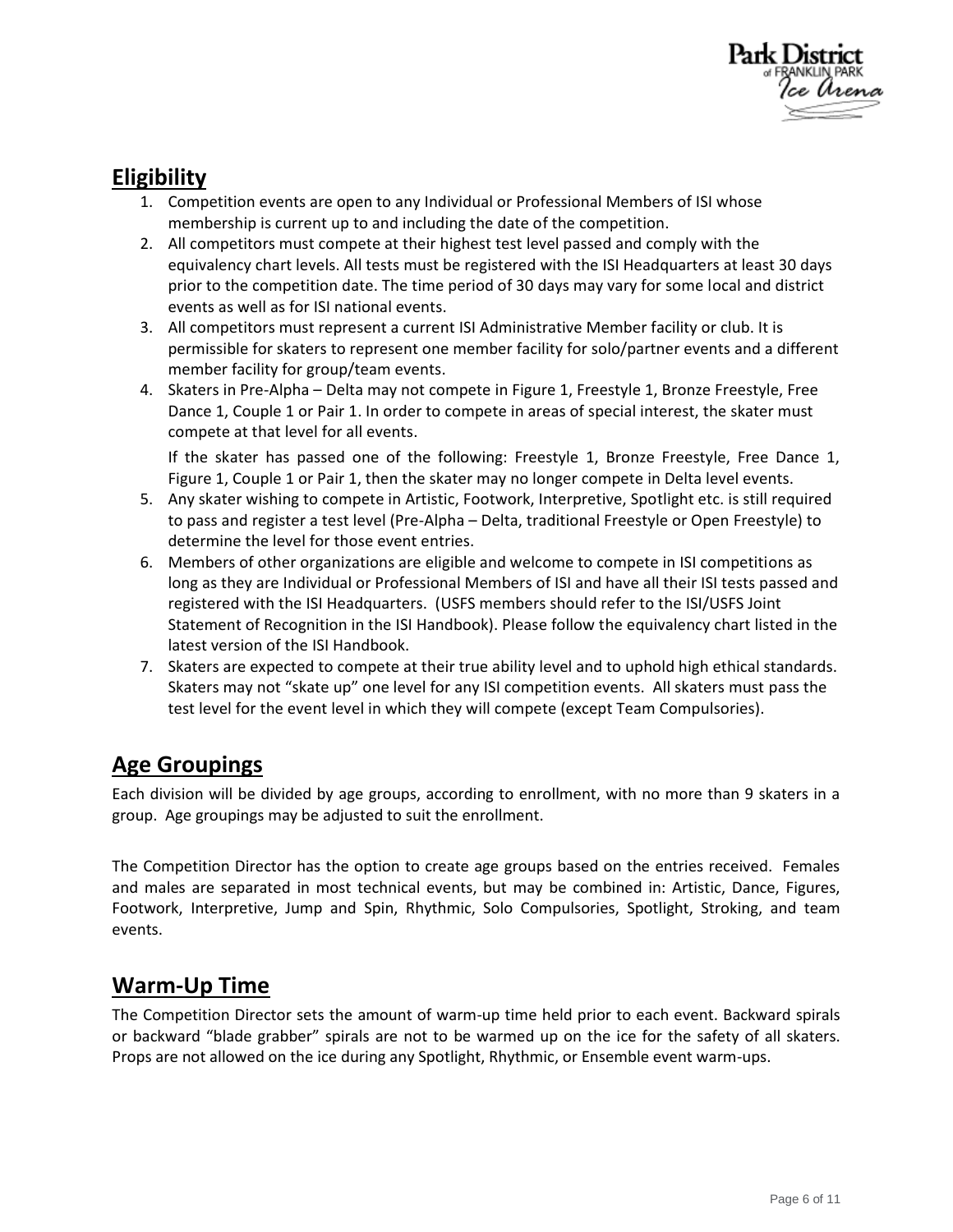

#### **Directions**

**FROM THE NORTH:** Travel south on (294) Tollway, exit Irving Park Road East. Turn south (right) onto 25th Avenue. Pass one stop light and pass grocery store on right. Turn west (right) on next street - Waveland. Arena is last building on south (left) side of street.

**FROM THE SOUTH:** Travel north on (294) Tollway, exit (290) Eisenhower Expressway East. Exit 25th Avenue North. Continue on 25th Ave to Waveland (1/2 mile north of railroad tracks, one block north of Addison). Turn west (left) on Waveland. Arena is last building on south (left) side of street.

**FROM THE WEST:** Travel I-88 east to (290) Eisenhower Expwy. to 25th Avenue North. Continue on 25th Ave to Waveland (1/2 mile north of railroad tracks, one block north of Addison). Turn west (left) on Waveland. Arena is last building on south (left) side of street.

**FROM CHICAGO:** Travel west on (90) Kennedy Expwy. towards O'Hare Airport. Take exit (294 Tollway South) to Indiana. Stay in the right toll booth lane – not Ipass fast lanes. Immediately after toll, exit Irving Park Road East. Turn south (right) onto 25th Ave. Pass one stop light and pass grocery store on right. Turn west (right) on next street - Waveland. Arena is last building on south (left) side of street.

 $-$  OR  $-$ 

Travel West on (290) Eisenhower Expwy. Exit 25th Avenue North. Continue on 25th Ave to Waveland (1/2 mile north of railroad tracks, one block north of Addison). Turn west (right) on Waveland. Arena is last building on south (left) side of street.

#### **Practice Ice**

Skaters are welcome to practice during our regularly scheduled freestyle ice Monday through Friday. Schedules are available at the front desk or you can check our website (www.fpice.com). Any additional practice ice will be posted on our website if and when it becomes available.

# **General Information**

Solo Compulsories: Skaters are to perform only the three maneuvers selected by the competition director in any order with a minimum of connecting steps. Each maneuver may only be attempted one time. Additional maneuvers, such as any jump, spin, or gliding maneuver from a test level or any uncaptured move are not permitted. Pre-Alpha – Freestyle 5 will be performed on ½ ice only. Freestyle 6-10 will be performed on full ice.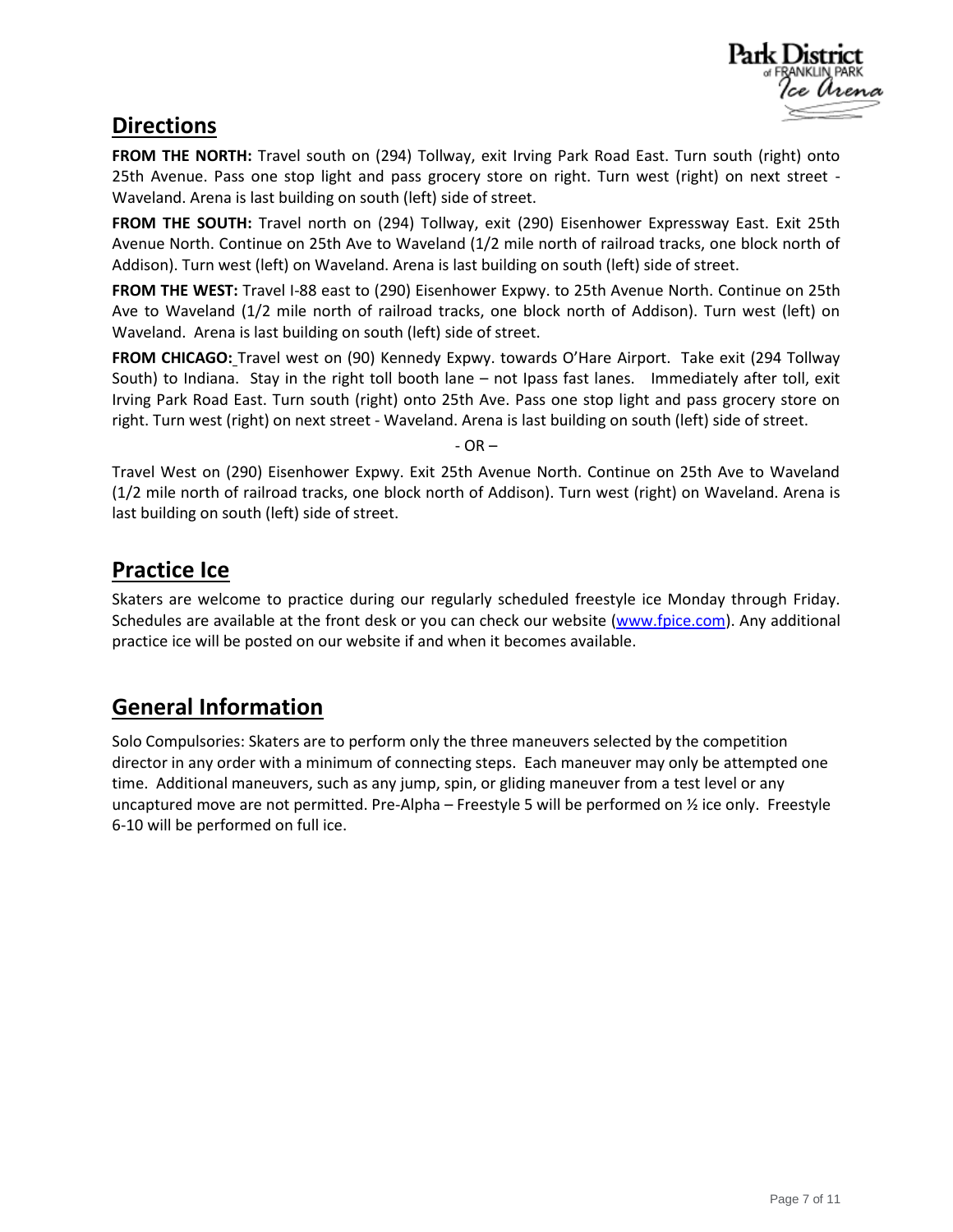# **Spring Fever – Compulsories**

Note: There is no penalty for the quantity of swizzles, wiggles, strokes, or crossovers performed in the Tot-Beta & Special Skater 1-7 levels. Only the **quality** of these maneuvers will be judged. Pre-Alpha – Freestyle 5 will be performed on ½ ice only. Freestyle 6-10 will be performed on full ice.

The following compulsory maneuvers are skated in each level of competition:

- **Tot 1** Proper way to get up, marching in standing position, marching while moving
- **Tot 2** Two-foot jump in place, forward swizzle, beginning two-foot glide
- **Tot 3** Push and glide stroking, dip, forward swizzle
- **Tot 4** T-Position and push (left and right), backward swizzle, two-foot or one-foot snowplow stop
- **Pre-Alpha** Forward swizzles, one foot glide (either foot), backward swizzles
- **Alpha** Forward stroking, right over left forward crossovers, 1-foot snowplow stop

**Beta** – Backward stroking, right over left backward crossovers, left t-stop

**Gamma** – LFI Mohawk combo, LFO 3-turn, hockey stop

**Delta** – RFI 3-turn, lunge or shoot the duck, bunny hop

- **FS 1** Two foot spin, one-half flip jump, waltz jump
- **FS 2** Ballet jump, 1-foot spin, one-half lutz jump
- **FS 3** Backward pivot (inside or outside), change foot spin, salchow jump
- **FS 4** Loop jump, sit spin, flip jump
- **FS 5** Axel jump, fast back scratch spin, lutz jump
- **FS 6** Double salchow, split falling leaf jump, & cross foot, layback or sit change sit spin
- **FS 7** Jump in opposite direction, flying camel, double toe loop jump
- **FS 8** Double flip jump, camel jump camel spin, split lutz
- **FS 9** Double lutz jump, flying camel into jump sit spin, three jump combination

**FS 10** – Double axel-double toe combination, choice of flying spin, three arabian cartwheel or butterfly jumps

**Special Skater 1** – Proper way to get up, dip standing still, march in place

**Special Skater 2** – Marching while moving, forward swizzle standing still, 2-foot glide

**Special Skater 3** – Choice of stop, forward swizzles, backward swizzles or wiggles

**Special Skater 4** – T-position and push, 1-foot swizzles (L or R), forward crossovers standing still

**Special Skater 5** – Forward stroking, choice of stop, forward crossovers

**Special Skater 6** – 2-foot turn forward to backward, forward 1-foot glide on a curve, 1-foot backward swizzles

**Special Skater 7** – Backward stroking, choice of stop, backward crossovers

**Special Skater 8** – RFI Mohawk, LFI Mohawk, backward 1-foot glide on a curve

**Special Skater 9** – RFO 3-turn, LFO 3-turn, choice of stop

**Special Skater 10** – Bunny hop, lunge or shoot the duck, RFI 3-turn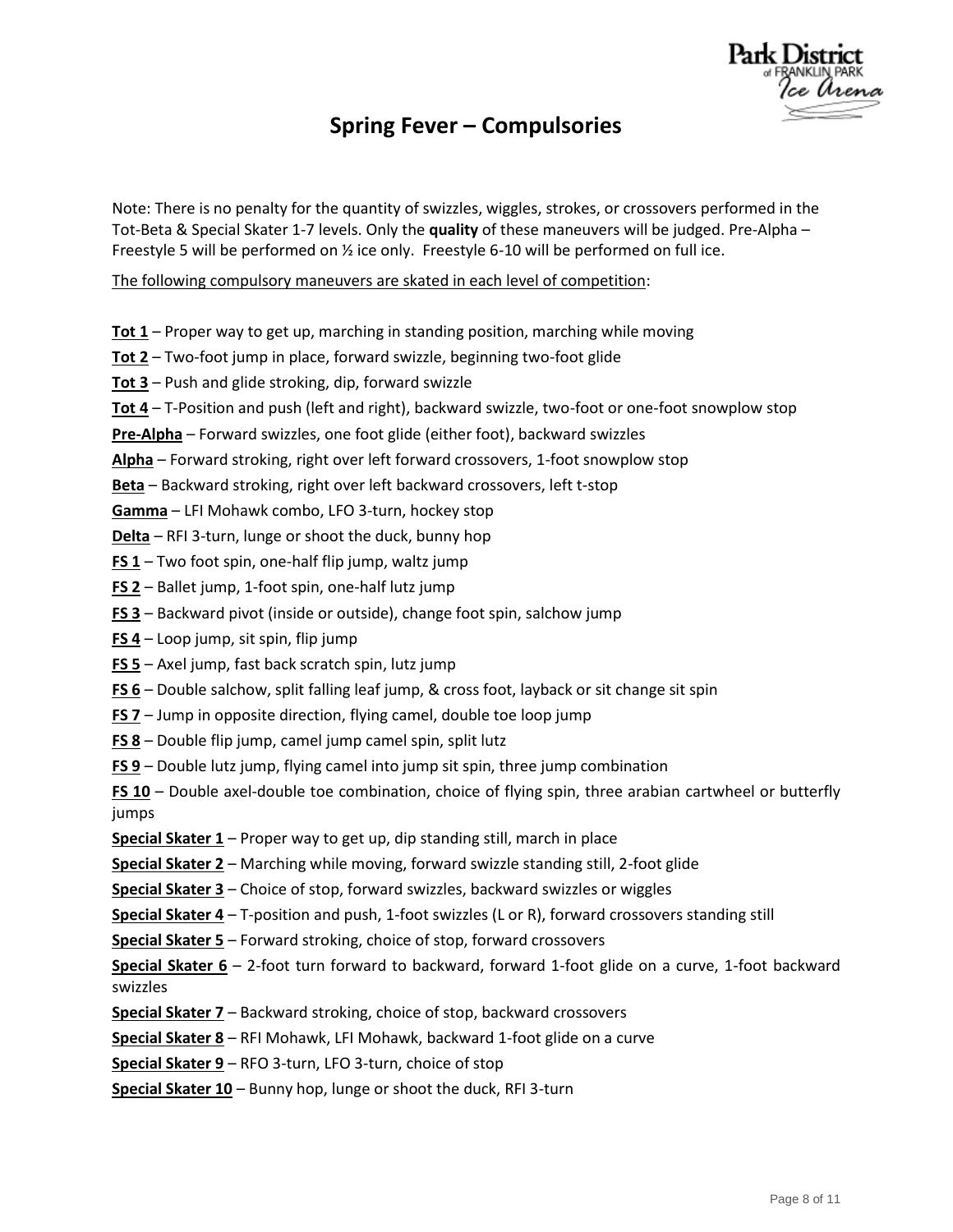

### **Music and Registration**

CDs are required. They are to be labeled with the skater's name, team name, and division, and are to be turned in at the registration desk no later than one hour prior to the scheduled start of the event. There may be no more than one program per CD. Please bring an extra copy with you.

#### **Coaches and Judges**

In accordance with the ISI rules and regulations, *ALL COACHES* with participating skaters are **REQUIRED** to be an ISI Professional Member. Any coach attending and/or signing a competitor's registration form is expected to judge. It is the responsibility of the team coach or skating director to ensure that a judge is provided for no less than a two (2) hour judging assignment per 1-10 events from that facility. Team points may be deducted if this requirement is not fulfilled. The competition director reserves the right to deny access to competition door and hospitality without proper coaching and judging credentials. All coaches will be contacted for judging times.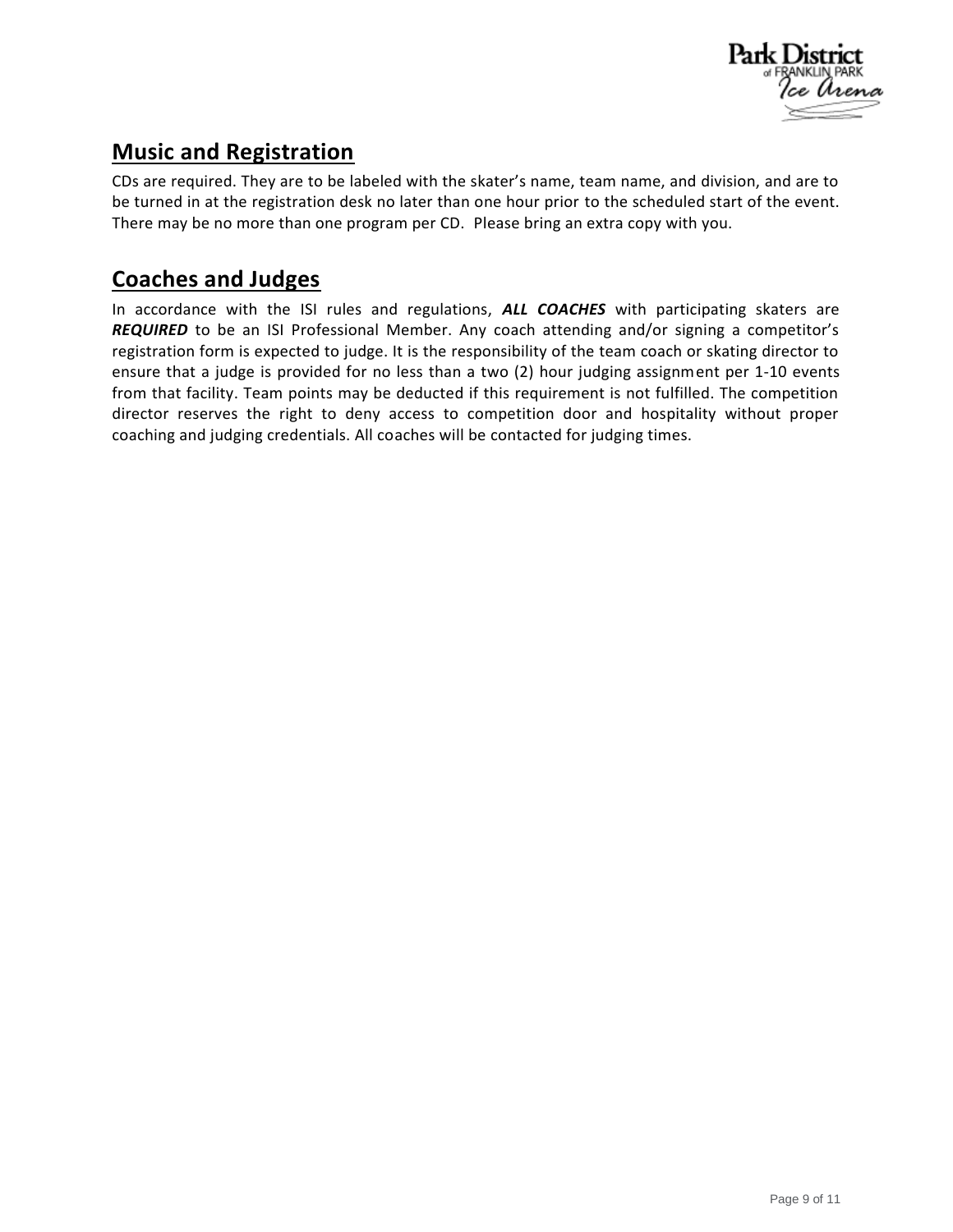

#### Franklin Park Ice Arena's 16<sup>th</sup> Annual Spring Fever Competition **INDIVIDUAL FORM**

April 9 & 10, 2022

Send Entry fee to: Franklin Park Ice Arena, 9711 Waveland, Franklin Park, IL 60131

| <b>SKATER INFORMATION</b>                                                                                                                                                                                                                                                                                                                                                        |                                                                       | Only current ISI Members are eligible to participate                                                                                                                                                                                                         |                                                                                                                                                                       |
|----------------------------------------------------------------------------------------------------------------------------------------------------------------------------------------------------------------------------------------------------------------------------------------------------------------------------------------------------------------------------------|-----------------------------------------------------------------------|--------------------------------------------------------------------------------------------------------------------------------------------------------------------------------------------------------------------------------------------------------------|-----------------------------------------------------------------------------------------------------------------------------------------------------------------------|
| Last Name                                                                                                                                                                                                                                                                                                                                                                        | First Name                                                            | ISI#                                                                                                                                                                                                                                                         | F<br>M                                                                                                                                                                |
| Address                                                                                                                                                                                                                                                                                                                                                                          |                                                                       | <b>Birthdate</b>                                                                                                                                                                                                                                             | Age on 4/9/22                                                                                                                                                         |
| City                                                                                                                                                                                                                                                                                                                                                                             | State                                                                 | Zip                                                                                                                                                                                                                                                          | Phone #                                                                                                                                                               |
| Home ISI Member Rink/Club<br>Are you an active USFS member who has competed at or above the Novice level at any USFS Nation Championships within the last two years?<br><b>INDIVIDUAL EVENTS</b>                                                                                                                                                                                 |                                                                       | E-mail (Required)                                                                                                                                                                                                                                            | <b>USFS FS Test Level</b><br>Yes/No                                                                                                                                   |
| Highest ISI Test Level ________________<br>Tot 1-4/Pre-Alpha- Delta<br>FS 1-10 or Bronze-Platinum<br>Special Skater 1-10<br>Solo Program<br>$\Box$<br>Compulsories<br>□<br>Solo Spotlight<br>П<br>Character<br>$\circ$<br>Dramatic<br>$\circ$<br><b>Light Entertainment</b><br>$\circ$                                                                                           | 0<br>O<br>$\Box$<br>Spiral<br>$\Box$<br>П<br>$\Box$<br>П              | Highest test levels must be registered within 2 weeks of event application<br>Stroking (Alpha- Delta, Special Skater)<br>Footwork (FS 1-10)<br>Interpretive (Fs 1-10, Bronze-Platinum)<br>Shoot-The-Duck<br>Artistic (FS 1-10)<br>Special Skater Solo (1-10) | <b>ISI Open Freestyle</b><br><b>Bronze</b><br>$\Box$<br>Silver<br>П.<br><b>Gold Short</b><br>П.<br>Gold Long<br>O.<br>Platinum<br>П<br>Short<br>Platinum<br>П<br>Long |
| <b>PARTNER EVENTS</b><br>$\Box$<br>Pair Partner <b>Partner Partner Pair Partner</b><br>□<br>$ISI # _______$<br>Dance Partner <b>Executive Service Service Service Service Service Service Service Service Service Service Service Service Service Service Service Service Service Service Service Service Service Service Service Service Servi</b><br>$\Box$<br>$ISI # _______$ | Level___________<br>Level ___________                                 | П<br>Low___ Bronze___ Silver___ Gold___ Platinum___<br>Character____ Dramatic____ Lt. Entertainment___<br>$\Box$<br>$ISI #$ _______________________<br>Low___ Bronze___ Silver___ Gold___ Platinum___                                                        | Couple Spotlight Partner________________________<br>Level <b>Exercise Server</b>                                                                                      |
| <b>FEES &amp; PAYMENT</b><br><b>First Event</b><br>□<br><b>Tot Events</b><br>$\Box$<br><b>Additional Events</b><br>$\Box$<br>Total                                                                                                                                                                                                                                               | $$50.00 \times 1 = \_\_$<br>$$15.00 \ X \_ = \_$<br>$=$ $\sim$ $\sim$ | <b>Skater Signature</b><br>Parent/ Guardian Signature<br>Coach Name                                                                                                                                                                                          | Date<br>Date<br>ISI#                                                                                                                                                  |
| Card #<br>Cardholder Name<br><b>CVV</b>                                                                                                                                                                                                                                                                                                                                          | Exp. Date<br>Signature<br><b>Billing Zip</b>                          | Coach E-mail<br><b>Skating Director Verification</b><br>*Must also sign attached waiver in order for your registration to be complete                                                                                                                        | <b>Certification Level</b><br>Page 10 of 11                                                                                                                           |